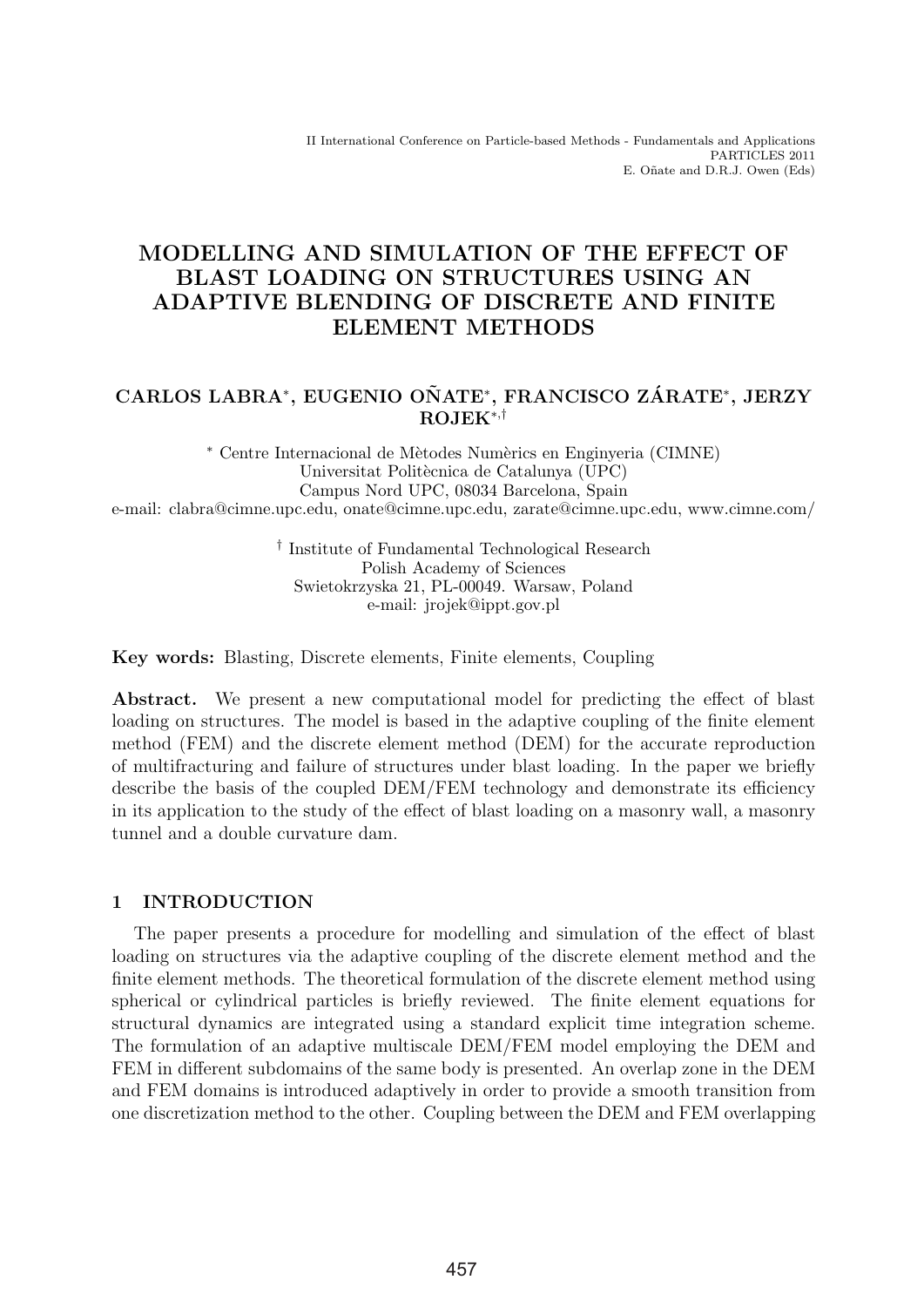subdomains is provided by kinematic constraints imposed via a penalty function method. The efficiency of the new DEM/FEM method is demonstrated in its application to the study of the effect of blast loading on a masonry wall, a masonry tunnel and a double curvature concrete dam.

## 2 DISCRETE ELEMENT METHOD FORMULATION

The discrete element method (DEM) is widely recognized as a suitable tool to model geomaterials. This procedure can also be effectively used to model multifracture in "continuum" structures modelled as a collection of discrete elements. Formulation of spherical discrete elements following the main assumptions of Cundall [1, 2] has been developed by O˜nate and Rojek [5] and Rojek and O˜nate [8, 9] and implemented in an explicit dynamic formulation. The DEM assumes that the solid material can be represented as a collection of rigid particles (spheres or balls in 3D and discs in 2D) interacting with each other in the normal and tangential directions at the contact points. Material deformation is assumed to be concentrated at the contact points. Appropriate contact laws allow us to obtain desired macroscopic material properties. The contact law used takes into account cohesive bonds between rigid particles. Cohesive bonds can be broken, thus allowing to simulate fracture of material and its propagation.

## 2.1 Equations of motion

The translational and rotational motion of rigid spherical (3D) or cylindrical (2D) elements (particles) is described by means of the standard equations of rigid body dynamics. For the i-th element we have

$$
m_i \ddot{\mathbf{u}}_i = \mathbf{F}_i \quad , \quad I_i \dot{\boldsymbol{\omega}}_i = \mathbf{T}_i \tag{1}
$$

where **u** is the displacement of the element centroid in a fixed (inertial) coordinate frame **X**,  $\omega$  – the angular velocity, m – the element mass, I – the moment of inertia, **F** – the resultant force, and  $T$  – the resultant moment about the central axes. Vectors  $F$  and  $T$ include all external forces and moments applied to the i-th element, contact forces due to interactions with neighboring element and other obstacles, as well as forces resulting from damping in the system.

The equations of motion (1) are integrated in time using an explicit central difference scheme. For the ith element this gives:

$$
\ddot{\mathbf{u}}_i^n = \frac{\mathbf{F}_i^n}{m_i} \quad , \quad \dot{\mathbf{u}}_i^{n+1/2} = \dot{\mathbf{u}}_i^{n-1/2} + \ddot{\mathbf{u}}_i^n \Delta t \quad , \quad \mathbf{u}_i^{n+1} = \mathbf{u}_i^n + \dot{\mathbf{u}}_i^{n+1/2} \Delta t. \tag{2}
$$

The first two steps in the integration scheme for the rotational motion are identical to those given by Equation (2):

$$
\dot{\boldsymbol{\omega}}_i^n = \frac{\mathbf{T}_i^n}{I_i} \quad , \quad \boldsymbol{\omega}_i^{n+1/2} = \boldsymbol{\omega}_i^{n-1/2} + \dot{\boldsymbol{\omega}}_i^n \Delta t \,. \tag{3}
$$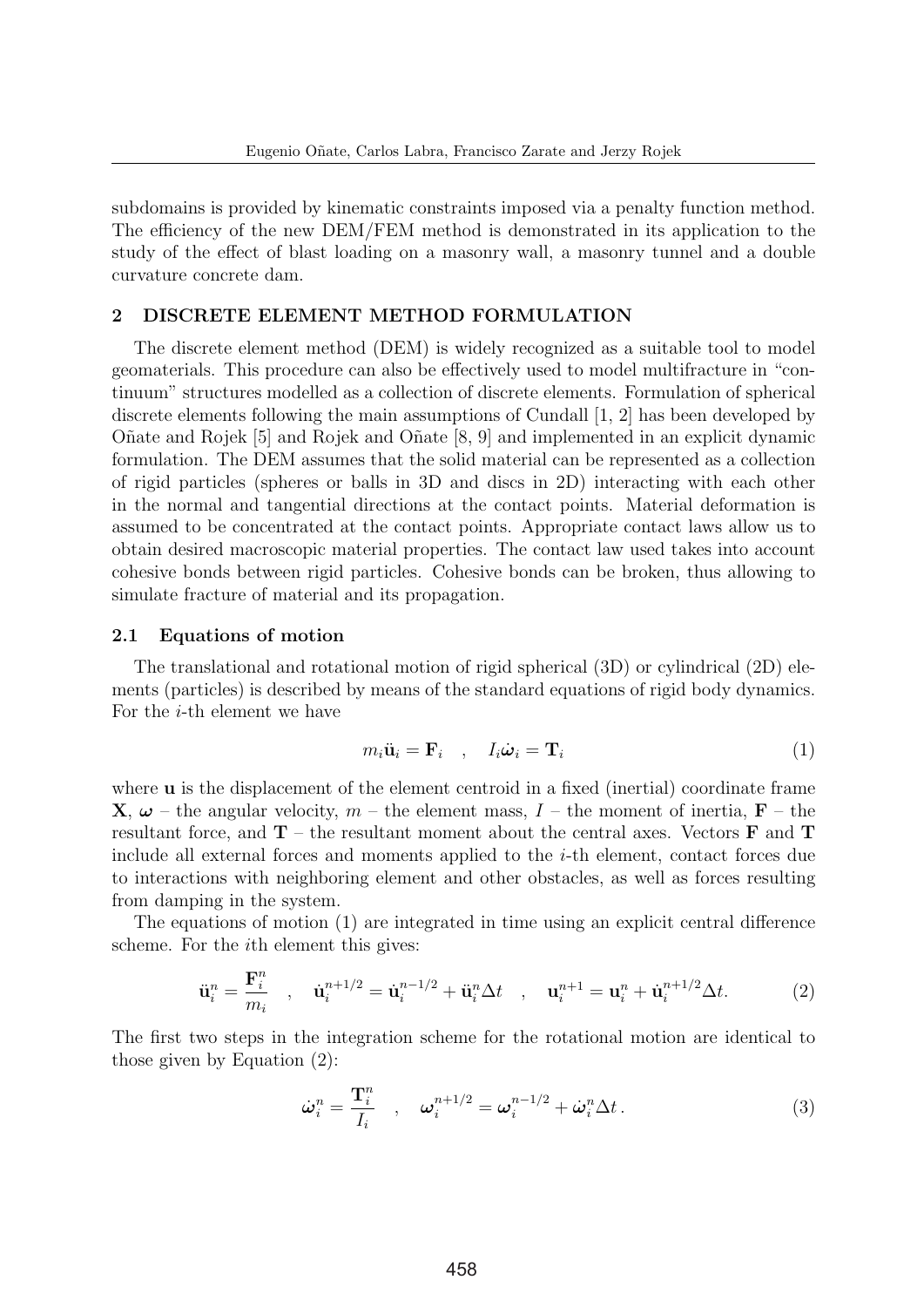

Figure 1: (a) Decomposition of contact force in normal and tangential components. (b) Model of the contact interface.

The vector of incremental rotation  $\Delta \theta = {\Delta \theta_x \Delta \theta_y \Delta \theta_z}^T$  is calculated as  $\Delta \theta_i =$  $\boldsymbol{\omega}_i^{n+1/2} \Delta t.$ 

Knowledge of the incremental rotation suffices to update the tangential contact forces. It is also possible to track the rotational position of particles, if necessary. The rotation matrices between the moving frames embedded in the particles and the fixed global frame are updated incrementally using a multiplicative scheme [5, 8, 9].

## 2.2 Contact search algorithm

Changing contact pairs of elements during the analysis process must be automatically detected. The simple approach to identify interaction pairs by checking every sphere against every other sphere would be very inefficient, as the computational time is proportional to  $n^2$ , where n is the number of elements. In our formulation the search is based on quad-tree and oct-tree structures. In this case the computation time of the contact search is proportional to  $n \ln n$ , which allows to solve large frictional contact systems.

## 2.3 Evaluation of contact forces

Once contact between a pair of elements is detected, the forces occurring at the contact point are calculated. The interaction between the two interacting bodies can be represented by the contact forces  $\mathbf{F}_1$  and  $\mathbf{F}_2$ , which by the Newton's third law satisfy the following relation:

$$
\mathbf{F}_1 = -\mathbf{F}_2 \tag{4}
$$

We take  $\mathbf{F} = \mathbf{F}_1$  and decompose F into the normal and tangential components,  $\mathbf{F}_n$  and  $\mathbf{F}_T$ , respectively as  $\mathbf{F} = \mathbf{F}_n + \mathbf{F}_T = F_n \mathbf{n} + \mathbf{F}_T$ , where **n** is the unit vector normal to the particle surface at the contact point (Fig. 1a).

The value of the contact forces  $F_n$  and  $\mathbf{F}_T$  is obtained using a constitutive model formulated for the contact between two rigid elements. The contact interface in our formulation is characterized by the normal and tangential stiffness  $k_n$  and  $k_T$ , respectively, the Coulomb friction coefficient  $\mu$ , and the contact damping coefficient  $c_n$  (Fig. 1b). For details see [5, 8, 9].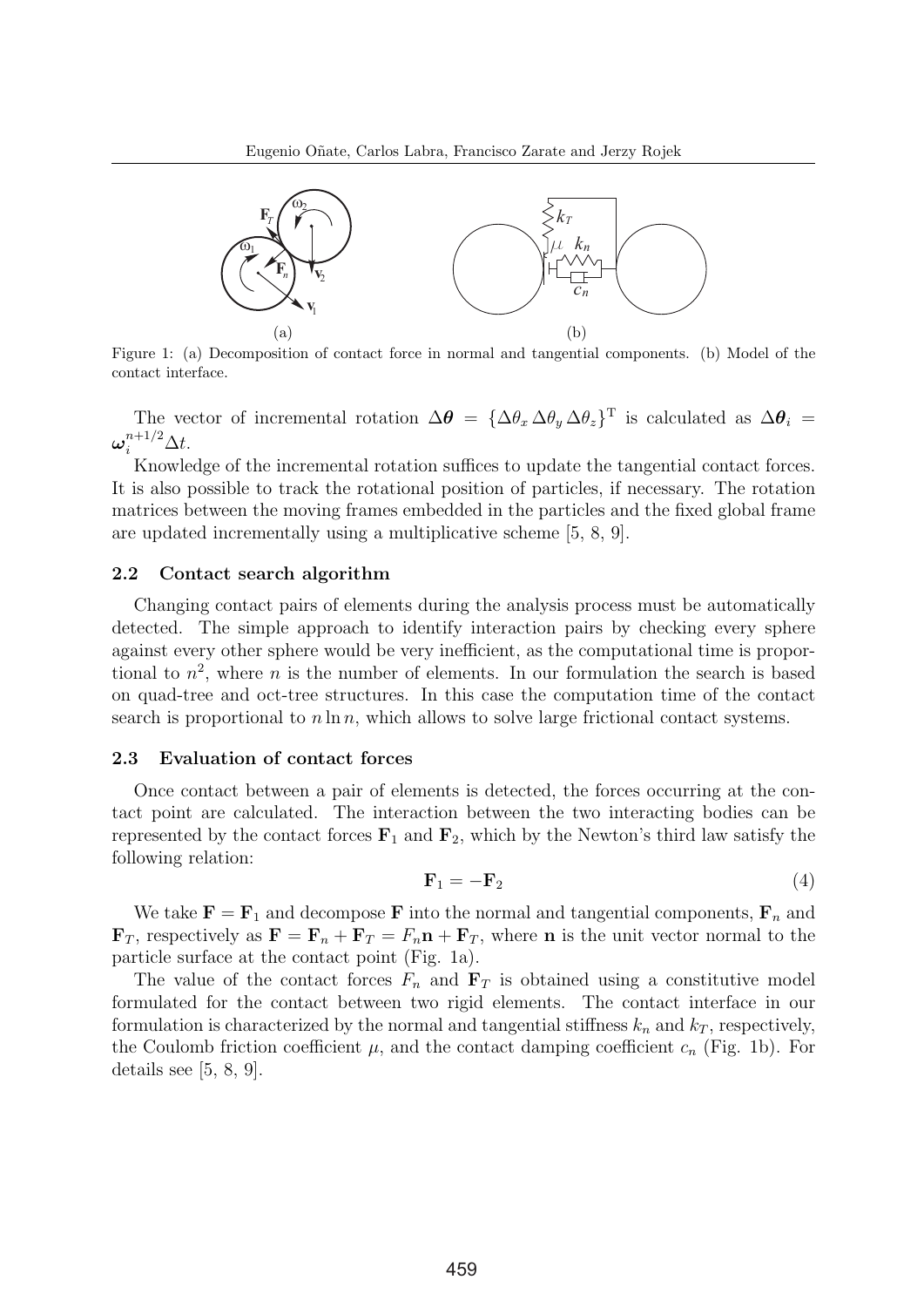## 3 FINITE ELEMENT FORMULATION

In the present work the so-called explicit dynamic formulation of the finite element equations of structural dynamics is used. The discretized equations of motion in the current configuration have the following form:

$$
\mathbf{M}_{\mathrm{F}}\ddot{\mathbf{u}}_{\mathrm{F}} = \mathbf{F}_{\mathrm{F}}^{\mathrm{ext}} - \mathbf{F}_{\mathrm{F}}^{\mathrm{int}}\,,\tag{5}
$$

where  $M_F$  is the mass matrix,  $r_F$  is the vector of nodal displacements in the finite element mesh,  $\mathbf{F}_{\text{F}}^{\text{ext}}$  and  $\mathbf{F}_{\text{F}}^{\text{int}}$  are the vectors of external loads and internal forces, respectively. The global matrices and vectors,  $M_{F}$ ,  $\mathbf{F}_{F}^{\text{ext}}$  and  $\mathbf{F}_{F}^{\text{int}}$ , are assembled from the respective elemental matrices and vectors,  $\mathbf{m}_e$ ,  $\mathbf{f}_e^{\text{ext}}$  and  $\mathbf{f}_e^{\text{int}}$ , defined as follows:

$$
\mathbf{m}_e = \int_{\Omega_e} \rho \mathbf{N}^{\mathrm{T}} \mathbf{N} \, \mathrm{d}\Omega_e \quad , \quad \mathbf{f}_e^{\mathrm{int}} = \int_{\Omega_e} \mathbf{B}^{\mathrm{T}} \boldsymbol{\sigma} \, \mathrm{d}\Omega_e \quad , \quad \mathbf{f}_e^{\mathrm{ext}} = \int_{\Omega_e} \mathbf{N}^{\mathrm{T}} \rho \mathbf{b} \, \mathrm{d}\Omega_e + \int_{\Gamma_e} \mathbf{N}^{\mathrm{T}} \mathbf{t} \, \mathrm{d}\Gamma_e \tag{6}
$$

where  $\rho$  is the mass density,  $\sigma$  is the Cauchy stress tensor, **b** are the body forces, **t** is the surface traction,  $N$  is the matrix of interpolation (shape) functions and  $B$  is the linear strain-displacement operator matrix [8].

Similarly to the DEM algorithm (Equation (2)), the central difference scheme is used for time integration of Equation (5):

$$
\ddot{\mathbf{u}}_{\mathrm{F}}^{n} = \mathbf{M}_{\mathrm{F}}^{-1} (\mathbf{F}_{\mathrm{F}}^{\mathrm{ext}} - \mathbf{F}_{\mathrm{F}}^{\mathrm{int}})^{n} \quad , \quad \dot{\mathbf{u}}_{\mathrm{F}}^{n+1/2} = \dot{\mathbf{u}}_{\mathrm{F}}^{n-1/2} + \ddot{\mathbf{u}}_{\mathrm{F}}^{n} \Delta t \quad , \quad \mathbf{u}_{\mathrm{F}}^{n+1} = \mathbf{u}_{\mathrm{F}}^{n} + \dot{\mathbf{u}}_{\mathrm{F}}^{n+1/2} \Delta t \quad (7)
$$

Use of a diagonalized mass matrix yields a decoupled set of equations, and eliminates the necessity of matrix inversion in Equation  $(7.1)$ . This leads to a very efficient solution for each time step. For details see [5, 8, 9].

#### 4 COMBINED DEM/FEM MODEL

The coupling of DEM and FEM techniques leads to a powerful scheme for analysis of multifracture problems in solids. Successful attempts to develop a coupled DEM/FEM algorithm have been reported in [5, 4]. The adaptive DEM/FEM multiscale model used in this work is obtained by combining the discrete element and finite element methods in different subdomains of the same body. The coupling algorithm used here follows the concept presented in [10] for molecular dynamics coupling with a continuous model. The DEM and FEM subdomains can overlap each other. In this way a transitory zone between the microscopic-scale zone (discrete elements)and the macroscopic-scale zone (finite elements) is introduced. In the overlapping zone contributions of each of the two methods to the overall stiffness vary gradually. This allows us to avoid or minimize unrealistic wave reflections at the interface between the DEM and FEM domains.

The total domain  $\Omega$  is split into two subdomains:  $\Omega_F$ , discretized with finite elements and  $\Omega_D$ , modelled with discrete elements. Domains  $\Omega_F$  and  $\Omega_D$  can overlap with each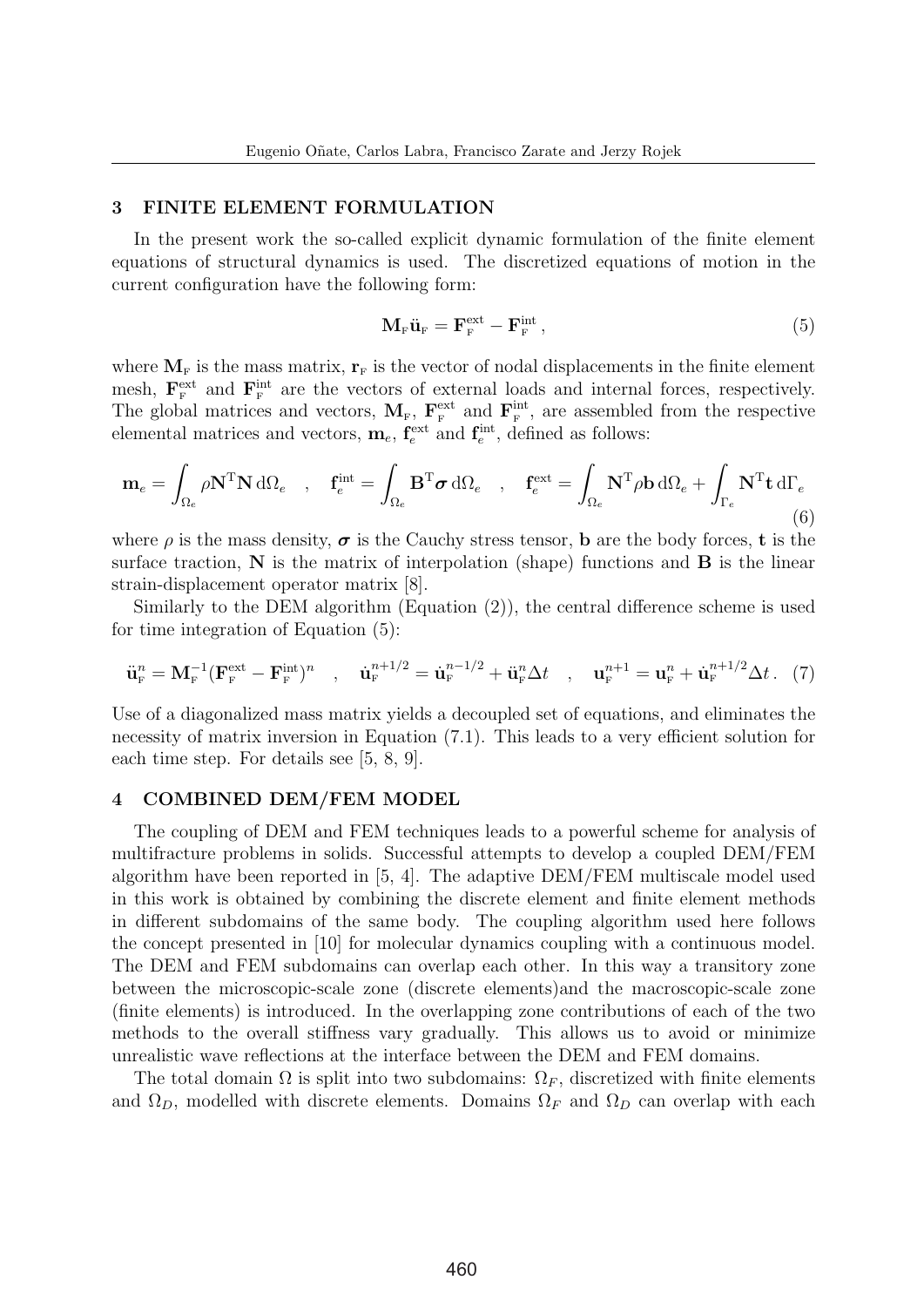

Figure 2: Schematic representation of DEM, FEM and DEM/FEM overlapping domains.

other over a region  $\Omega_{DF}$  (Fig. 2). The virtual work (VW) in the total domain  $\Omega$  ( $\delta W_{\Omega}$ ) is written as a linear combination of the virtual work in the subdomains  $\Omega_F$  and  $\Omega_D$ , i.e.

$$
\delta W_{\Omega} = \alpha \delta W_F = (1 - \alpha) \delta W_D \tag{8}
$$

where  $\alpha$  is a parameter that takes a zero value on  $\Omega_D$ , a unit value on  $\Omega_F$  and it varies linearly between 0 and 1 on the overlapping region  $\Omega_{D-F}$ .

Subdomains  $\Omega_F$  and  $\Omega_D$  are coupled in the overlapping region  $\Omega_{D-F}$ . Coupling is introduced via kinematic constraints relating the displacements  $(u)$ , velocities  $(\dot{u})$  and accelerations  $\ddot{u}$  of the nodes of the finite element mesh and the discrete elements belonging to  $\Omega_{D-F}$ . The kinematic constraint can be generically written as

$$
\delta \mathbf{u}_{D_i} - \mathbf{N}_{\mathbf{F}} \delta \mathbf{u}_{\mathbf{F}} = 0 \quad , \quad \dot{\mathbf{u}}_{D_i} - \mathbf{N}_{\mathbf{F}} \dot{\mathbf{u}}_{\mathbf{F}} = 0 \quad , \quad \ddot{\mathbf{u}}_{D_i} - \mathbf{N}_{\mathbf{F}} \ddot{\mathbf{u}}_{\mathbf{F}} = 0 \tag{9}
$$

where  $(\cdot)_{D_i}$  and  $(\cdot)_F$  respectively denote values at the discrete element i and the finite element mesh nodes and  $N_F$  are the standard FEM shape functions. The constraints (9) are applied on the overlapping region  $\Omega_{D-F}$  only.

The constraints (9) are introduced in the VW equation via a penalty function method. For details see [9].

#### 5 ADAPTIVE DEM-FEM SCHEME

An adaptive DEM/FEM solution procedure has been developed based on the progressive introduction of discrete elements in zones of the finite element mesh where cracking and multifracture occurs. This optimizes the use of discrete elements to zones where they can be more efective which considerably simplifies the contact search process.

In essence, the adaptive DEM/FEM procedure operates as follows:

- 1. Start with a discretization of the analysis domain using a finite element mesh only (i.e.  $^{\circ} \Omega \equiv {}^{\circ} \Omega_F$ ).
- 2. At each time instant  $(t)$  check the stress and strain levels at each element. For linear triangles and tetrahedra this simple implies computing the strains and stresses at the element centroid.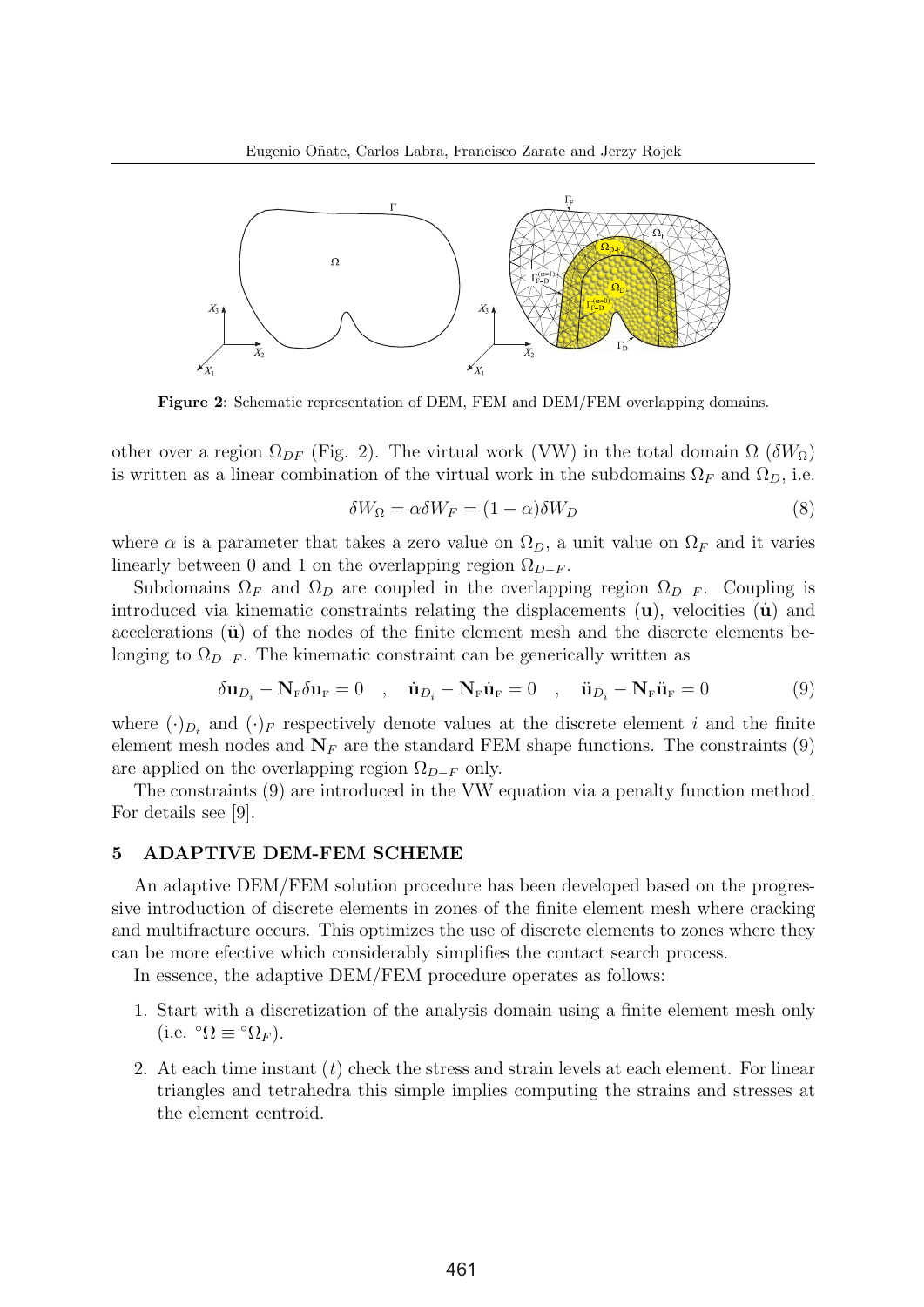- 3. Evaluate the threshold of failure (fracture) of each element. This can be done via procedures based on the point-wise value of the stresses (or the strains), or using an adequate energy norm. In our work a simple Tresca failure model has been used to define the onset of fracture at the element mid-point.
- 4. Introduce a collection of discrete elements within the finite elements that have exceeded the failure threshold. In our work this occurs when the stresses at the element mid-point reach 90% of the Tresca failure stress. At this moment, the continuum region previously occupied by finite elements is now modelled with a collection of discrete elements.

The introduction of discrete elements will create an overlapping between the new discrete elements and the finite elements remaining in the mesh. Overlap DEM/FEM regions are treated as explained in the previous section.

- 5. Solve for the displacements, velocities and accelerations of the regions occupied with finite elements  $(\Omega_F)$  and discrete elements  $(\Omega_D)$  at  $t+\Delta t$  using the explicit schemes (2) and (7) with the constraints (9).
- 6. The introduction of additional discrete element regions on the finite element mesh evolves in time in an adaptive manner accordingly to the evolution of the stress and strain fields in the analysis domain.

For blast problems the transition of the finite element mesh to the discrete element region occurs quite rapidly, as the fracture zone progresses almost at the blast speed on the whole analysis domain. However, the adaptive DEM/FEM procedure is still effective in these cases as the time increment for the explicit solution is very small and the delay in introducing discrete elements leads to considerable savings in computing time.

## 6 EXAMPLES

## 6.1 Failure of a vertical wall due to blast loading

This relatively simple 2D example shows the failure of a vertical masonry wall induced by a blast loading due to an explosive placed within a concrete box modelled with discrete elements (Fig. 3a). The effect of the explosive is simulated by an inpulse pressure load, with a peak pressure of 600 MPa acting the center of the box. The explosion induces the multifracture of the box in many fragments that impact the adjacent wall inducing its instant failure (Fig. 4).

The cylinder wall has been initially discretized with a mesh of finite elements. The discrete elements have been progressively introduced in the wall using the adaptive DEM/FEM coupling algorithm. The evolution of the discrete element region in the wall is shown for three time instants in Figure 5.

Figure 6 shows a similar 2D problem for a masonry tunnel under the same type of blast loading.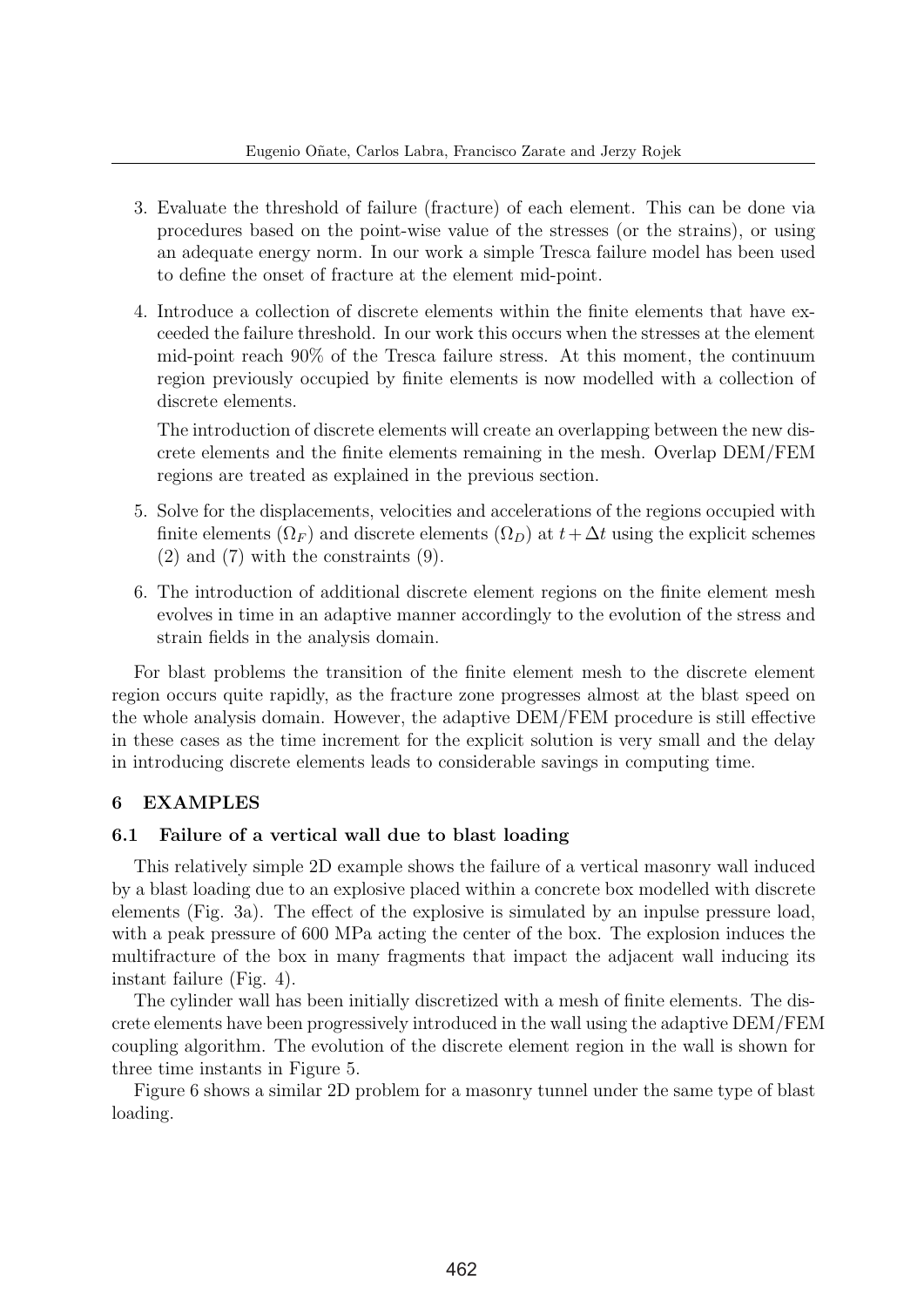

Figure 3: Masonry wall under blast loading induced by an explosive within a concrete box. (a) Concrete box and explosive condition, (b) Geometry of box and wall.



Figure 4: Masonry wall under blast load. Deformation of the wall at three time instants.



Figure 5: Detail of adaptive DEM/FEM procedure on the masonry wall at three time instants.

## 6.2 Analysis of the fracture of a double curvature dam due to blast loading

The final example is the study of the fracture induced by a blast load on a double curvature concrete dam. The load is induced by an explosive placed at the top of the central section, reproducing the effect of the explosion of a vehicle circulating over the dam top. The region adjacent to the explosion has been modelled with discrete (spherical) elements while the rest of the dam has been modelled with standard 4-noded tetrahedral elements.

Figure 7 shows the evolution of the fracture at the dam top due to the explosion and the final fractured zone.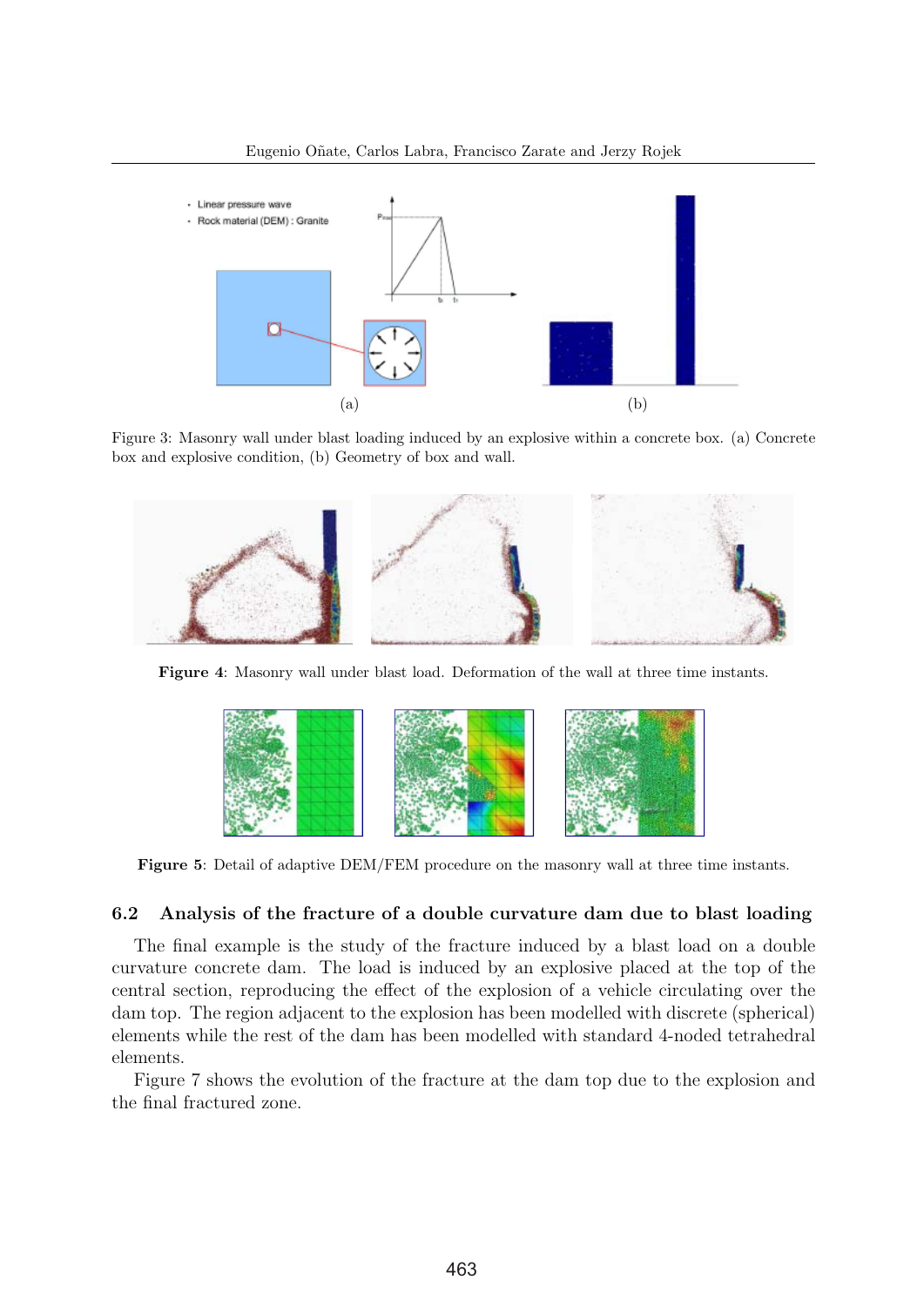

Figure 6: Masonry cylinder under internal blast load induced by an explosive within a concrete box. Deformation of structure at three time instants.



Figure 7: Effect of a blast load an a double curvature dam. The explosive load has been modelled as a peak pressure load of 600 MPa acting at the center of the dam top.

## 7 CONCLUDING REMARKS

The adaptive DEM/FEM procedure presented in this work is an effective technique for the modelling and simulation of the progressive multi-fracture and failure of structures